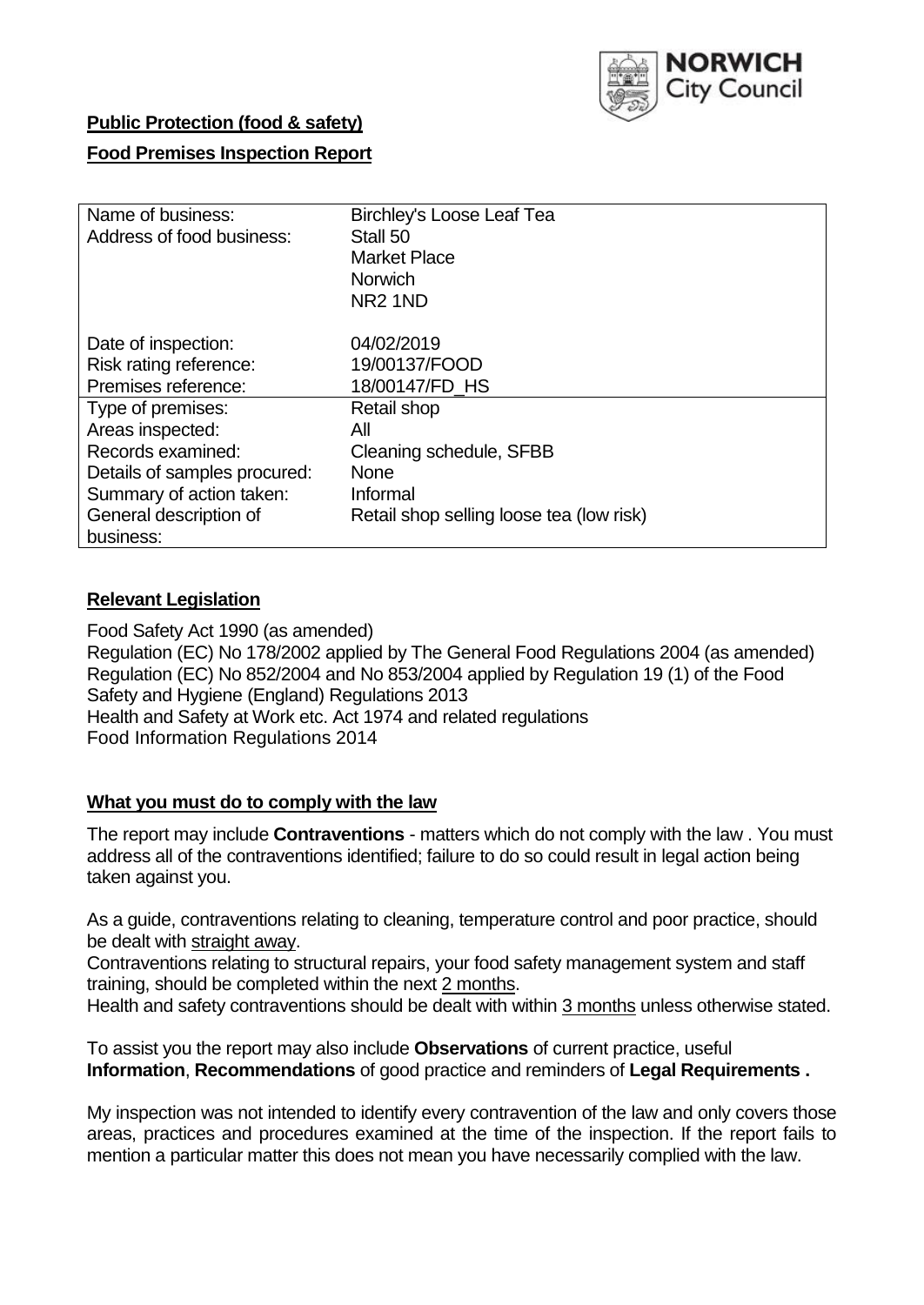# **FOOD SAFETY**

#### **How we calculate your Food Hygiene Rating:**

The food safety section has been divided into the three areas which you are scored against for the hygiene rating: 1. food hygiene and safety procedures, 2. structural requirements and 3. confidence in management/control procedures. Each section begins with a summary of what was observed and the score you have been given. Details of how these scores combine to produce your overall food hygiene rating are shown in the table.

| <b>Compliance Area</b>                     |          |    |           | <b>You Score</b> |                |    |           |    |          |  |  |
|--------------------------------------------|----------|----|-----------|------------------|----------------|----|-----------|----|----------|--|--|
| Food Hygiene and Safety                    |          |    |           | $\Omega$         | 5              | 10 | 15        | 20 | 25       |  |  |
| <b>Structure and Cleaning</b>              |          |    |           | $\Omega$         | 5.             | 10 | 15        | 20 | 25       |  |  |
| Confidence in management & control systems |          |    |           | $\Omega$         | 5              | 10 | 15        | 20 | 30       |  |  |
|                                            |          |    |           |                  |                |    |           |    |          |  |  |
| <b>Your Total score</b>                    | $0 - 15$ | 20 | $25 - 30$ |                  | $35 - 40$      |    | $45 - 50$ |    | > 50     |  |  |
| <b>Your Worst score</b>                    | 5        | 10 | 10        |                  | 15             |    | 20        |    |          |  |  |
|                                            |          |    |           |                  |                |    |           |    |          |  |  |
| <b>Your Rating is</b>                      | 5        |    |           | 3                | $\overline{2}$ |    |           |    | $\Omega$ |  |  |

Your Food Hygiene Rating is 4 - a good standard



## **1. Food Hygiene and Safety**

Food hygiene standards are high. You demonstrated a very good standard of compliance with legal requirements. You have safe food handling practices and procedures and all the necessary control measures to prevent cross-contamination are in place. Some minor contraventions require your attention. **(Score 5)**

#### Hand-washing

**Contravention** The following indicated that hand-washing was not suitably managed:

• sanitiser was being used on the stall as there were no hand washing facilities provided on the stall.

#### **2. Structure and Cleaning**

The structure facilities and standard of cleaning and maintenance are of a generally satisfactory standard but there are some repairs and/or improvements which are required in order for you to comply with the law. Pest control and waste disposal provisions are